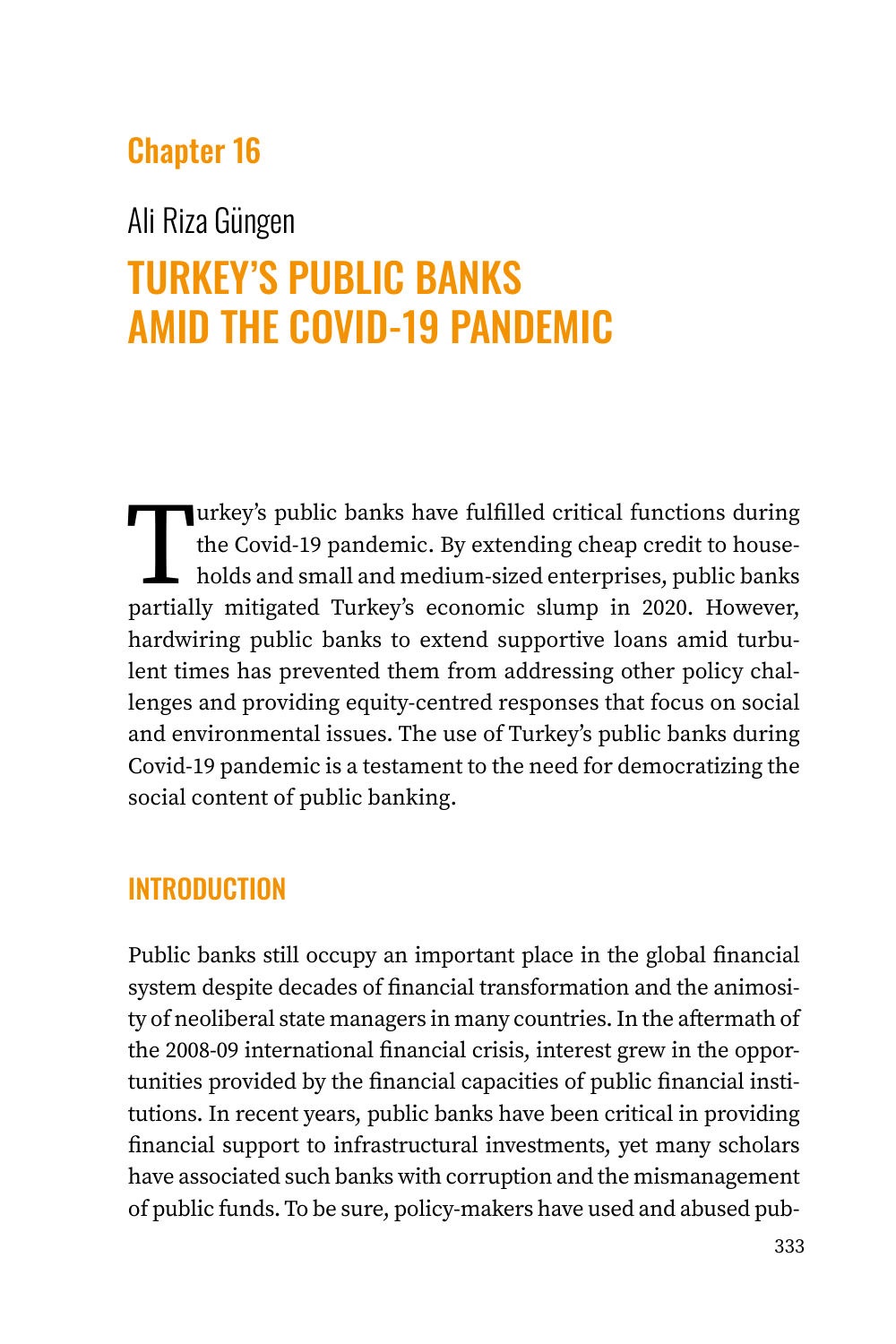lic banks to win support across electoral cycles. Yet this is not always or inherently so. Public banks also hold great potential for achieving public policy objectives. New multilateral and national development banks have been founded globally with multiple objectives – ranging from greening the economy to funding large-scale infrastructure projects.

Public banks are used for a range of purposes across the globe. The ways they function reflect the contending interests and political projects of different social groups and classes (Marois and Güngen 2016). Turkey's public banks are no exception. Their activities ultimately depend on the social-political pressures and the capital accumulation regime in which they are situated (Yalman et al. 2019).

The Covid-19 crisis came as an unanticipated shock. Turkey's economy was still suffering from the effects of the country's 2018- 19 economic crisis when the Covid-19 pandemic hit hard in spring 2020. In response, authorities implemented partial lockdowns and public health measures from April onwards. But even before these measures, the country was experiencing one of its highest unemployment rates. As capital outflows from the global south reached historic proportions in March and April, surpassing the levels of the 2008-09 economic crisis, the Turkish Lira (TRY) depreciated rapidly. High levels of foreign exchange-denominated debt in Turkey's non-financial sector, as well as the dependence of economic activity on easy access to financial sources, pushed policy-makers to replicate the measures they took during the 2018-19 crisis. Turkey's public banks thus became more critical than ever in responding to the emerging downturn.

# TURKEY'S PUBLIC BANKS IN TIMES OF CRISIS

Throughout Turkey's contemporary history, the country's public banks have been used to stabilize the economic system and facilitate developmental projects. In the twenty-first century, they have evolved into profit-seeking enterprises, yet they are still important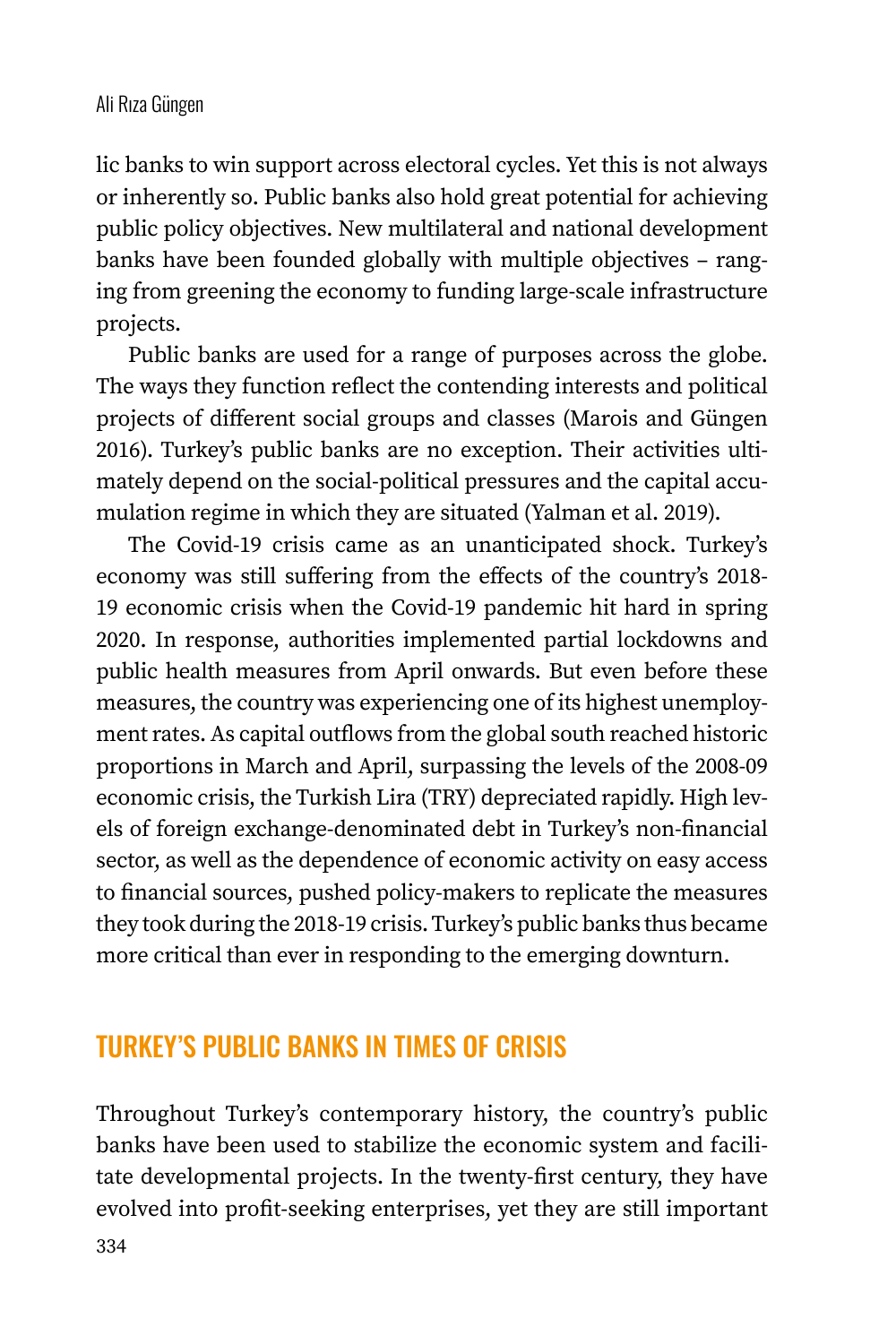in supporting households and small and medium-sized enterprises (SMEs). This history and the public banks' actions over the last couple of years provide a blueprint for understanding their uses during the Covid-19 pandemic.

Before the 1980s, public banks in Turkey mainly focused on mobilizing scarce domestic resources. They had specific mandates such as supporting industrial production by funding SMEs (Halkbank) or agricultural production by providing cheap credits to farmers (Ziraat Bank). The post-1980 neoliberal transformation, however, eroded such developmentalist activity. The ratio of total loans to special loans for segments that were negatively affected by the neoliberal transition started to decline in the late 1990s (Marois and Güngen 2016). Despite the declining ratio of special loans, the duty losses (that is, government-assigned losses tied to programme lending) arising from cheap credit provisioning continued to increase, since successive governments did not transfer the necessary amounts to public banks. Turkish authorities increased the risks of public banks in the late 1990s by not repaying these financial losses. This undermined decades of otherwise relatively stable operations.

Turkey's currency and banking crisis of 2001 paved the way for a neoliberal restructuring of the banking system. Despite keeping elements of a distant developmentalist past, incoming market reformers, above all economist Kemal Derviş *made* the public banks in Turkey evolve into explicitly profit-oriented institutions (Marois and Güngen 2013 and 2016). Financial losses arising from cheap credits extended to large social segments are now directly paid by the Turkish Treasury in the same month they are incurred. By their new name, these "income losses" have been relatively insignificant, except for the 2008-09 economic crisis and the post-2018 period.

Despite neoliberal 'depoliticization' processes, the public banks have become instrumental for political projects of successive Justice and Development Party (AKP) governments. After failing to privatize these financial institutions in the early 2000s, state managers have explicitly used public banks in the last decade to garner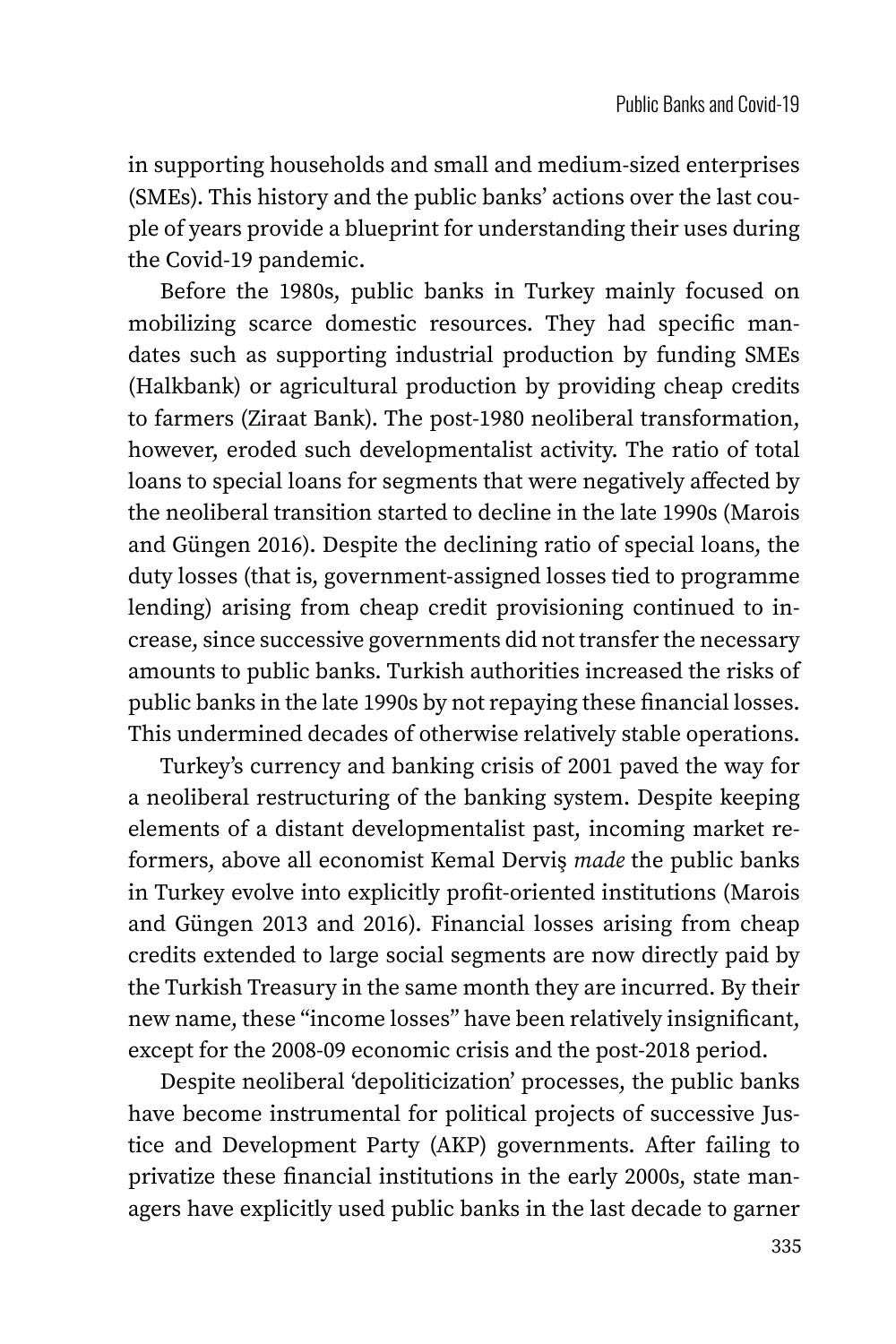further electoral support by expanding Islamic finance and funding large-scale infrastructural projects.<sup>1</sup>

| Table 16.1: Public banks in Turkey as of 2020                    |                                                                                                                                                                                                                    |  |  |  |  |  |
|------------------------------------------------------------------|--------------------------------------------------------------------------------------------------------------------------------------------------------------------------------------------------------------------|--|--|--|--|--|
| Bank, type and<br>year established                               | <b>Ownership profile and explanation</b>                                                                                                                                                                           |  |  |  |  |  |
| Ziraat Bank;<br>Commercial (1863)                                | 100 % belongs to the Turkey Wealth Fund                                                                                                                                                                            |  |  |  |  |  |
| Halkbank;<br>Commercial (1938)                                   | 75.3 % belongs to the Turkey Wealth Fund; remaining shares<br>belong to individuals and legal entities                                                                                                             |  |  |  |  |  |
| Vakifbank;<br>Commercial (1954)                                  | 37.46 % belongs to Ministry of Treasury and Finance, 35.99 % to<br>the Turkey Wealth Fund, 16.15 % to individuals and legal entities;<br>remaining shares belong to Turkish Foundations and Bank's<br>pension fund |  |  |  |  |  |
| Development and<br><b>Investment Bank;</b><br>Development (1975) | 99.08 % belongs to Ministry of Treasury and Finance; 0.92 % to<br>individuals and legal entities                                                                                                                   |  |  |  |  |  |
| Eximbank;<br>Development (1987)                                  | 100 % belongs to Ministry of Treasury and Finance                                                                                                                                                                  |  |  |  |  |  |
| Iller Bank;<br>Development (1933)                                | Belongs to municipalities and special provincial administrations                                                                                                                                                   |  |  |  |  |  |
| Ziraat Katilim;<br>Participation (2015)                          | 99.99 % belongs to Ziraat Bank, 0.01 % to other subsidiaries of<br>Ziraat Bank                                                                                                                                     |  |  |  |  |  |
| Vakif Katilim,<br>Participation (2015)                           | 100 % belongs to General Directorate of Turkish Foundations                                                                                                                                                        |  |  |  |  |  |
| Emlak Katilim;<br>Participation (2019)                           | 100 % belongs to Ministry of Treasury and Finance                                                                                                                                                                  |  |  |  |  |  |

Source: Banks Association of Turkey (2020), Public Disclosure Platform website and bank websites.

Note: The Turkey Wealth Fund (TWF) is a 100% state-owned sovereign wealth fund. Participation banks are financial institutions that operate according to the principles of Islamic finance. They are categorized separately in official documents.

<sup>1</sup> The Government founded two public participation banks in 2015 (see also Table 16.1). The AKP aims to attract more Islamic finance and efficiently fund the development of "strategically important industries".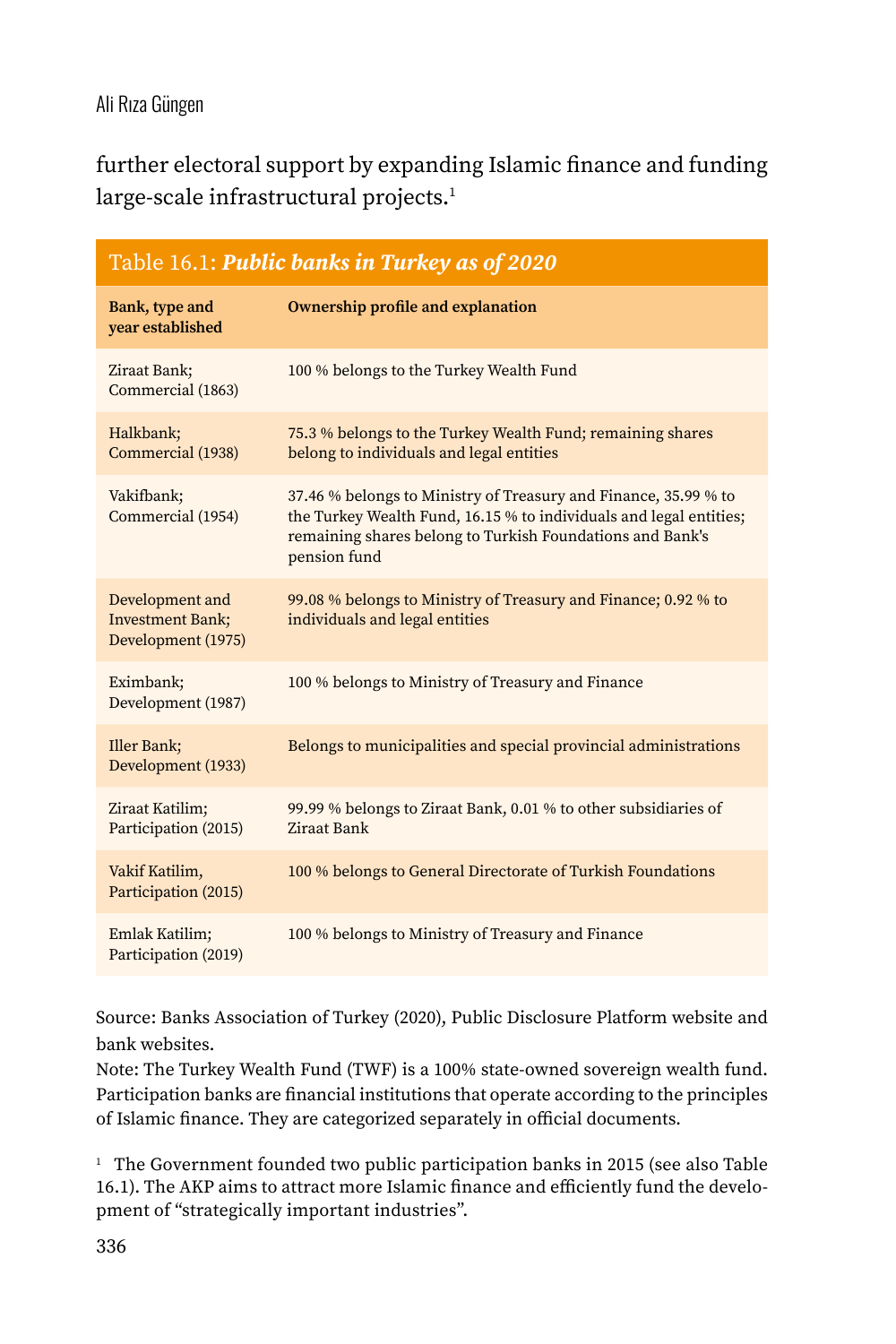Public bank funding, for instance, may provide implicit state backing to a respective business venture. Turkish infrastructural projects funded in this manner over the last decade enjoy the ability to access new sources from international financial markets at relatively advantageous terms. In that sense, public banks have been used to channel financial resources to business groups close to the AKP. It would be one-sided, however, not to emphasize their importance in mitigating the ravages of neoliberalism. For large sections of society, public banks continue to help alleviate the economic woes stemming from the socially traumatic consequences of Turkey's economic fluctuations.

In the main, however, public banks in Turkey over the last two decades have increasingly carried the stamp of an authoritarian neoliberal mentality, if in contradictory ways (Güngen 2020). While AKP governments have attempted to reimpose financial discipline on households and SMEs during and in the aftermath of recurrent crises, public banks have also provided supportive credits, especially during those turbulent times. The social content of public banking has included practices that have benefited small producers and indebted households, although the lenders' activities are hardwired to disproportionately benefit corporations.

Providing financial access and support to SMEs and households has helped large sections of society to tread the troubled waters of the Turkish economy, even as it has also stabilized and reproduced Turkish capitalism by giving more help to corporations. The interesting aspect of these Janus-faced interventions has been the persistent profitability of Turkish public banks. Contrary to neoliberal tenets, public banks have outperformed private banks in terms of their return on asset ratios over most of the twenty-first century so far. During the crisis years (2008-09 and 2018-19), income loss payments jumped radically, temporarily eroding profitability. However, more often than not, annual profits have contributed more to the national budget than total compensation for their income losses. That said, the lack of democratic oversight still raises questions as to the most effective use of these public banks.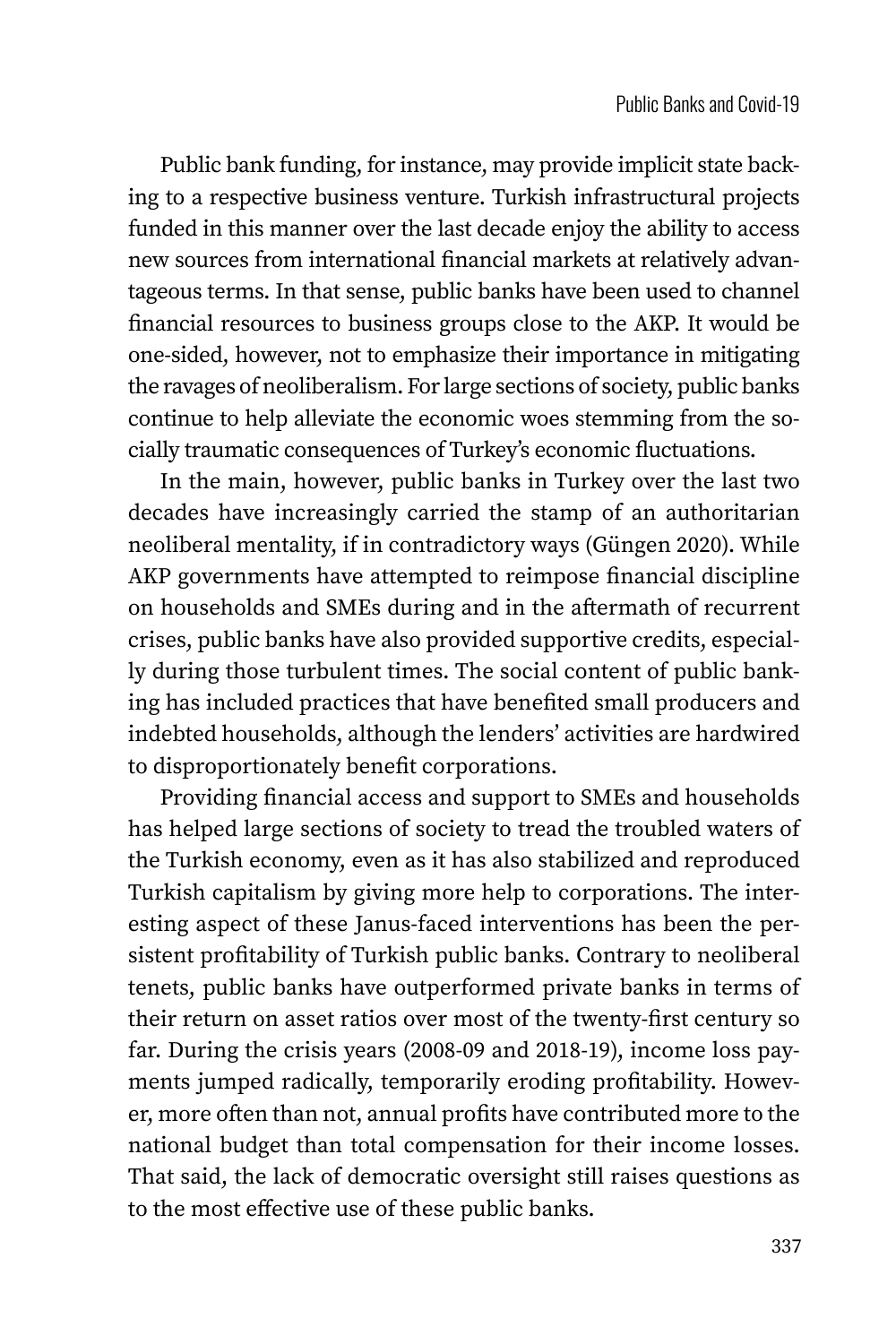| Table 16.2: Assets and loans of the biggest public banks in Turkey |       |       |        |        |        |        |        |        |
|--------------------------------------------------------------------|-------|-------|--------|--------|--------|--------|--------|--------|
|                                                                    | 2012  | 2013  | 2014   | 2015   | 2016   | 2017   | 2018   | 2019   |
| <b>Ziraat Bank</b>                                                 |       |       |        |        |        |        |        |        |
| <b>Total Assets</b><br>(billion USD)                               | 92.65 | 99.05 | 109.01 | 106.61 | 105.57 | 121.03 | 107.94 | 116.67 |
| Gross loans and<br>advances (billion USD)                          | 42.80 | 55.47 | 65.36  | 68.77  | 72.31  | 87.50  | 77.58  | 81.51  |
| Return on Assets (%)                                               | 1.68  | 1.73  | 1.77   | 1.91   | 2.02   | 2.14   | 1.82   | 1.17   |
| Return on Equity (%)                                               | 17.82 | 17.39 | 18.09  | 17.80  | 19.49  | 17.21  | 20.33  | 19.49  |
| Halkbank                                                           |       |       |        |        |        |        |        |        |
| <b>Total Assets</b><br>(billion USD)                               | 61.20 | 66.25 | 67.79  | 65.63  | 67.49  | 82.70  | 73.72  | 78.82  |
| Gross loans and<br>advances (billion USD)                          | 39.07 | 42.13 | 46.49  | 46.17  | 48.00  | 57.44  | 50.92  | 53.72  |
| Return on Assets (%)                                               | 2.63  | 2.28  | 1.53   | 1.34   | 1.19   | 1.47   | 0.77   | 0.54   |
| Return on Equity (%)                                               | 26.35 | 22.94 | 15.67  | 13.31  | 12.53  | 17.28  | 9.74   | 7.43   |
| Vakifbank                                                          |       |       |        |        |        |        |        |        |
| <b>Total Assets</b><br>(billion USD)                               | 60.58 | 65.21 | 70.15  | 64.63  | 62.15  | 74.04  | 65.49  | 72.86  |
| Gross loans and<br>advances (billion USD)                          | 40.72 | 43.49 | 47.99  | 45.37  | 44.84  | 52.17  | 45.39  | 50.29  |
| Return on Assets (%)                                               | 1.58  | 1.41  | 1.11   | 0.85   | 1.36   | 1.61   | 1.49   | 0.90   |
| Return on Equity (%)                                               | 13.63 | 13.10 | 11.27  | 8.77   | 14.50  | 17.92  | 17.33  | 11.05  |

Source: BankFocus Database (August 2020).

The use of public banks by policy-makers during the 2018-19 crisis should be understood within this context. Against a backdrop of global financial tightening, Turkey faced a credit crunch in 2018 and an economic crisis in 2018-19 (Akçay and Güngen 2019). The public banks were at the forefront of response measures. State managers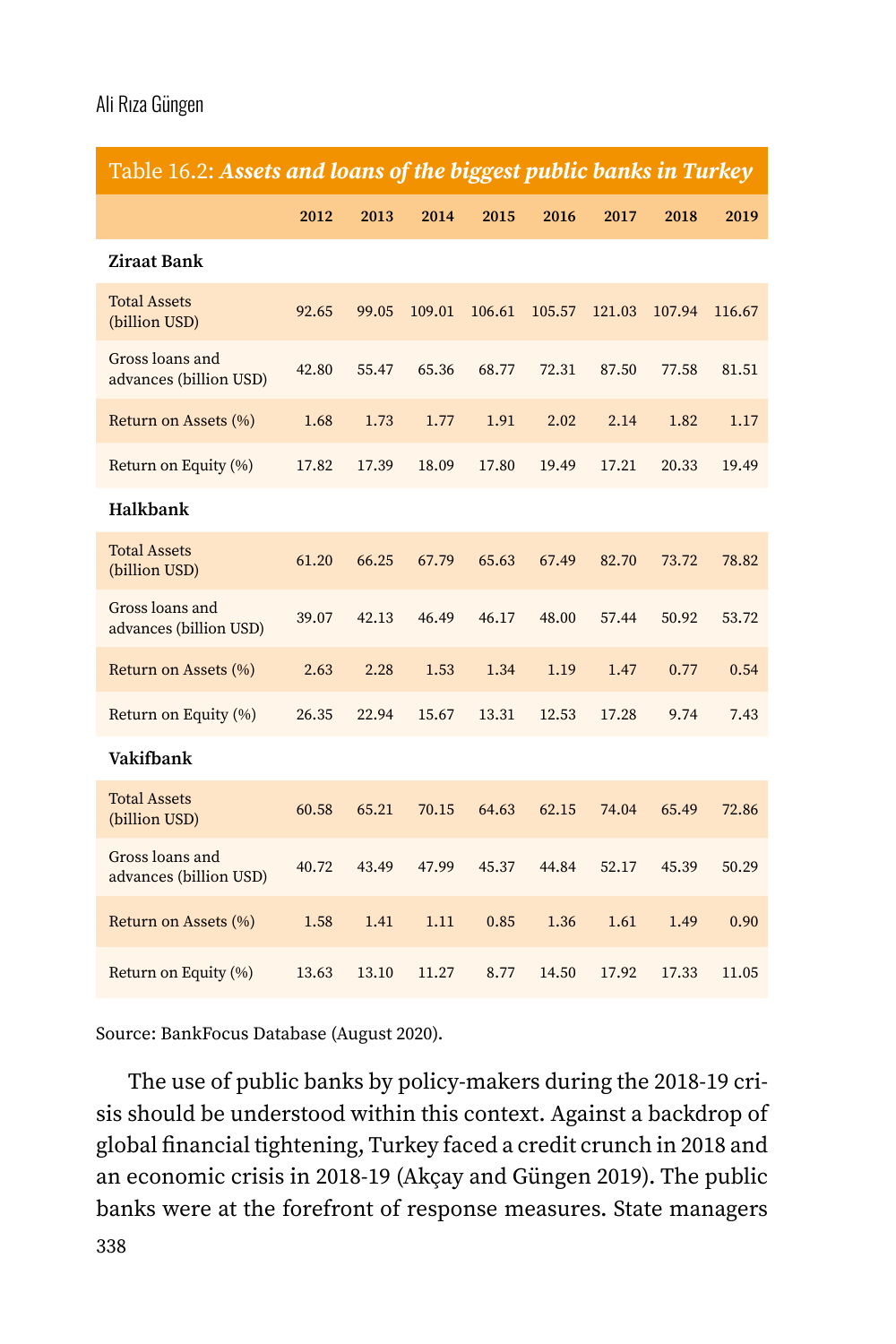used the public banks to help maintain currency stability and resurrected their historical legacies for supporting SMEs and crucial sectors via a newly designed National Industry project. Ultimately, there were three main ways that Turkish policy-makers used the public banks during the 2018-19 crisis: debt restructuring, countercyclical lending and securitization.

Credit campaigns have been effectively and recurrently used by state managers to stimulate the economy. Public banks played their part in restructuring corporate loans and household debt in 2018-19, essentially displacing debts in time. For example, the maturity period for consumer credits was extended to 60 months in February 2019 (CBRT 2019). The Banking Regulation and Supervision Agency (BRSA) also revised credit card instalment regulations to enable more instalments. In early 2019, state managers first ordered Ziraat Bank (the biggest bank in Turkey, public or private) and then other public commercial banks to restructure credit card debt at lower-than-market rates. While household debt restructuring was mainly the task of public banks during the 2018- 19 crisis, US\$20 billion in corporate debt was restructured in 2018 as a result of negotiations between large corporations and various Turkish banks, both public and private.

The countercyclical lending capacity of public banks also benefited distressed firms during the 2018-19 crisis. The income losses arising from targeted campaigns provide a proxy to estimate the extent of these campaigns. Indeed, income loss transfers increased 26.5% in real terms from 2018 to 2019. Turkey's public banks led the credit expansion in the first half of 2019 and the last quarter of the year, repeating their active role in extending commercial credits during the 2008-09 crisis. The credit expansion and the income loss payments during the pandemic, however, surpassed the volumes of previous campaigns (further elaborated below).

After converting the Development and Investment Bank (Kalkınma ve Yatırım Bankası, a public development bank) into a lender exempt from regulations in October 2018, state managers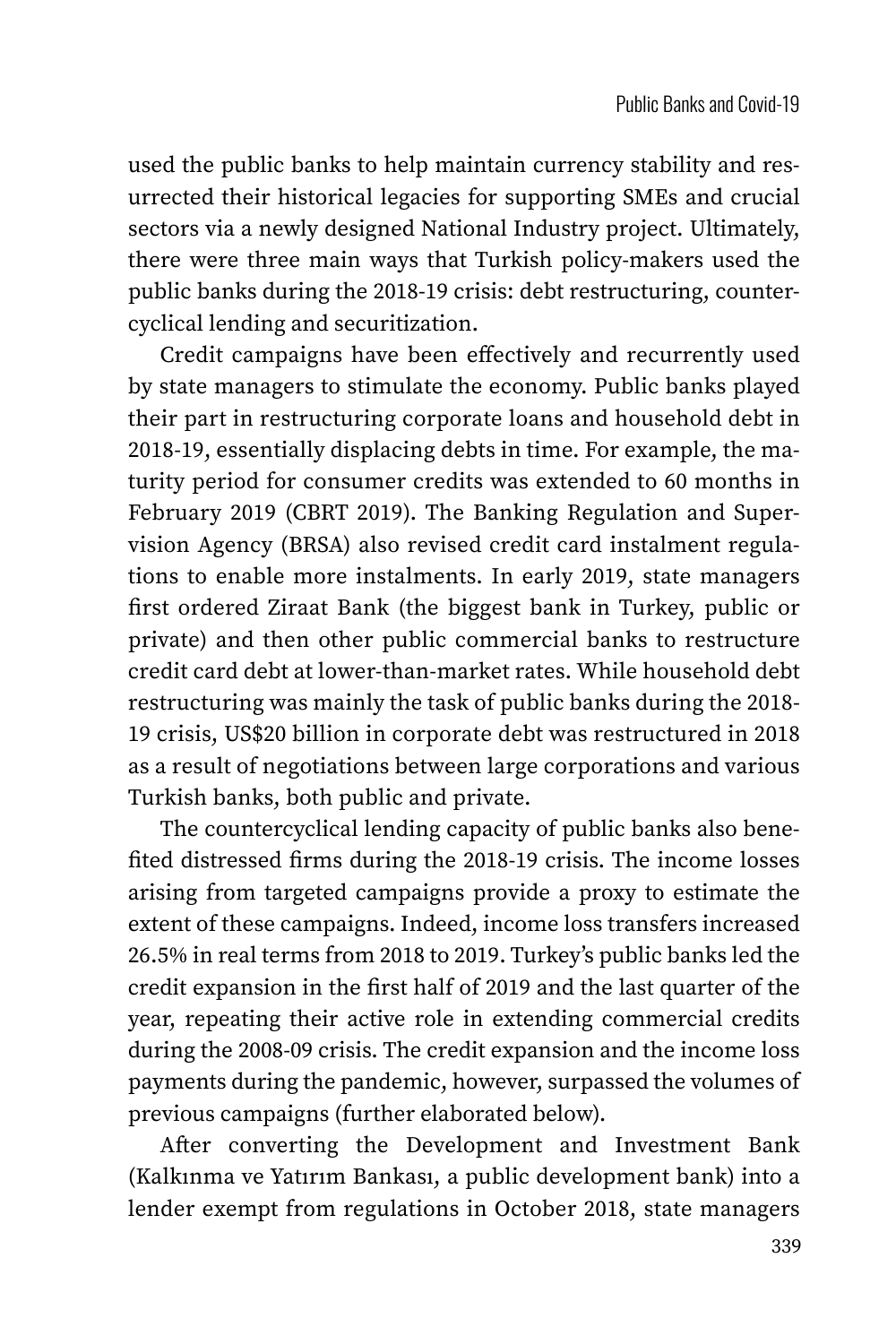flexed their new muscle in December 2018 to issue asset-backed securities. The state provided a guarantee for investors via the Development and Investment Bank. Private banks shifted long-term future revenues from mortgage-backed securities and received new liquidity. The volume of securitization was just TRY 4.15 billion, but the two rounds of securitization during the crisis made it easier for private banks to access fresh liquidity.

In brief, the credit policies of public banks were effective in keeping thousands of small firms afloat. At the same time, countercyclical lending bought time for the AKP to wait for a change in global financial conditions. Public banks contributed to economic stability through supportive loans and countercyclical measures both during the 2018-19 crisis and the previous instances of turbulence.

Ironically, the Turkish public banks have grown used to mitigating the economic instability and social damages brought about by neoliberal policies. Such public sector mitigation, however, accompanies the AKP's constant commitment to market-based financial deepening. The public banks formed a buffer against the further contraction of economic activity. At the same time, they provided an opportunity for many non-financial corporations to postpone financing needs. This provides context for the actions of and limitations to public banks during the Covid-19 pandemic.

### THE COVID-19 PANDEMIC AND BANK ACTIONS

The first Covid-19 case in Turkey was officially reported in the second week of March 2020.<sup>2</sup> Unsurprisingly, the partial lockdowns and the social distancing measures, together with curfews in 31

<sup>&</sup>lt;sup>2</sup> As of mid-August, the number of Covid-19 patients exceeded 250,000, while the death toll had reached 6,000. After April, the number of active cases declined gradually to around 10,000. However, the excess mortality data for Istanbul and the problems in reporting and contact tracing imply that the death toll is much higher than the official figures show.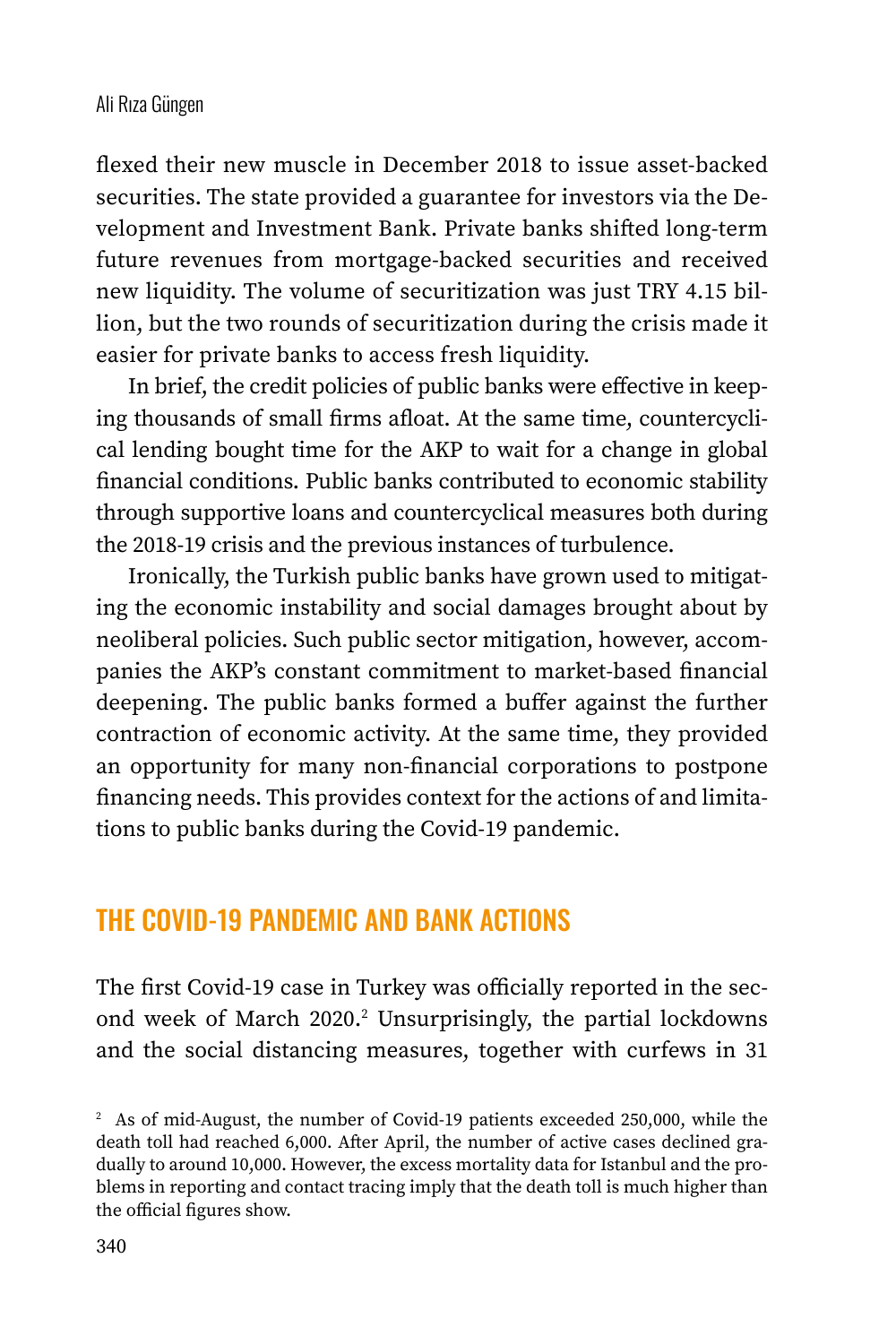provinces in April and May resulted in a huge economic slump. During this time, public banks emerged at the forefront of the support provided to low-income households and SMEs.

Since the start of the pandemic, the country has been extremely vulnerable to capital flows, as the foreign exchange reserves of the Central Bank of the Republic of Turkey (CBRT) (excluding the swaps with other central banks and domestic banks) were already depleted by March 2020. Turkey also witnessed the biggest drop in labour force participation in its history.<sup>3</sup> The initial response by policy-makers was to announce the Economic Stability Shield Package on March 18, 2020. By June, the total value of the Covid-19 response package by President Recep Tayyip Erdoğan administration had reached almost TRY 300 billion<sup>4</sup> (equivalent to around 6% of Gross Domestic Product – GDP).<sup>5</sup>

The Erdoğan administration expanded fiscal spending amid the pandemic, and the CBRT revised its open market operations limit. Buying more government debt in the secondary market helped the Unemployment Insurance Fund offload large volumes of government debt. The fund's resources were of vital importance for the easing of short-term allowances, which was extended to 3.2 million people in April and May. CBRT regulations and the revised asset ratio calculations imposed on commercial banks also directly helped

<sup>4</sup> US\$1 is approximately TRY8.4.

<sup>5</sup> The figure by June was TRY 498 billion (including deferred payments and other credit campaigns), according to the International Monetary Fund's Covid-19 response tracker. The Ministry of Treasury and Finance announced the size of the Economic Stability Shield Package as TRY 600 billion in late May (adding an unknown multiplier effect to boost the number). By early June, the actual volume of the measures as part of the package was TRY 207 billion in credit support, TRY 14 billion in shortterm allowance payments (including payments through all of June), TRY 5 billion in cash assistance and TRY 66 billion in deferred premiums payments.

<sup>&</sup>lt;sup>3</sup> Since people were not looking actively for jobs in April and May, while short-term allowance payments placed more than 3 million workers into a grey zone, the pandemic did not result in the highest official unemployment rate in the country's history. Still, the number of unemployed, and the number of those not seeking a job but ready to start, seasonally employed and time-related underemployed exceeded 10 million in total in April-May 2020. In those months, the labour force population also dropped below 30 million (see Turkstat, 2020).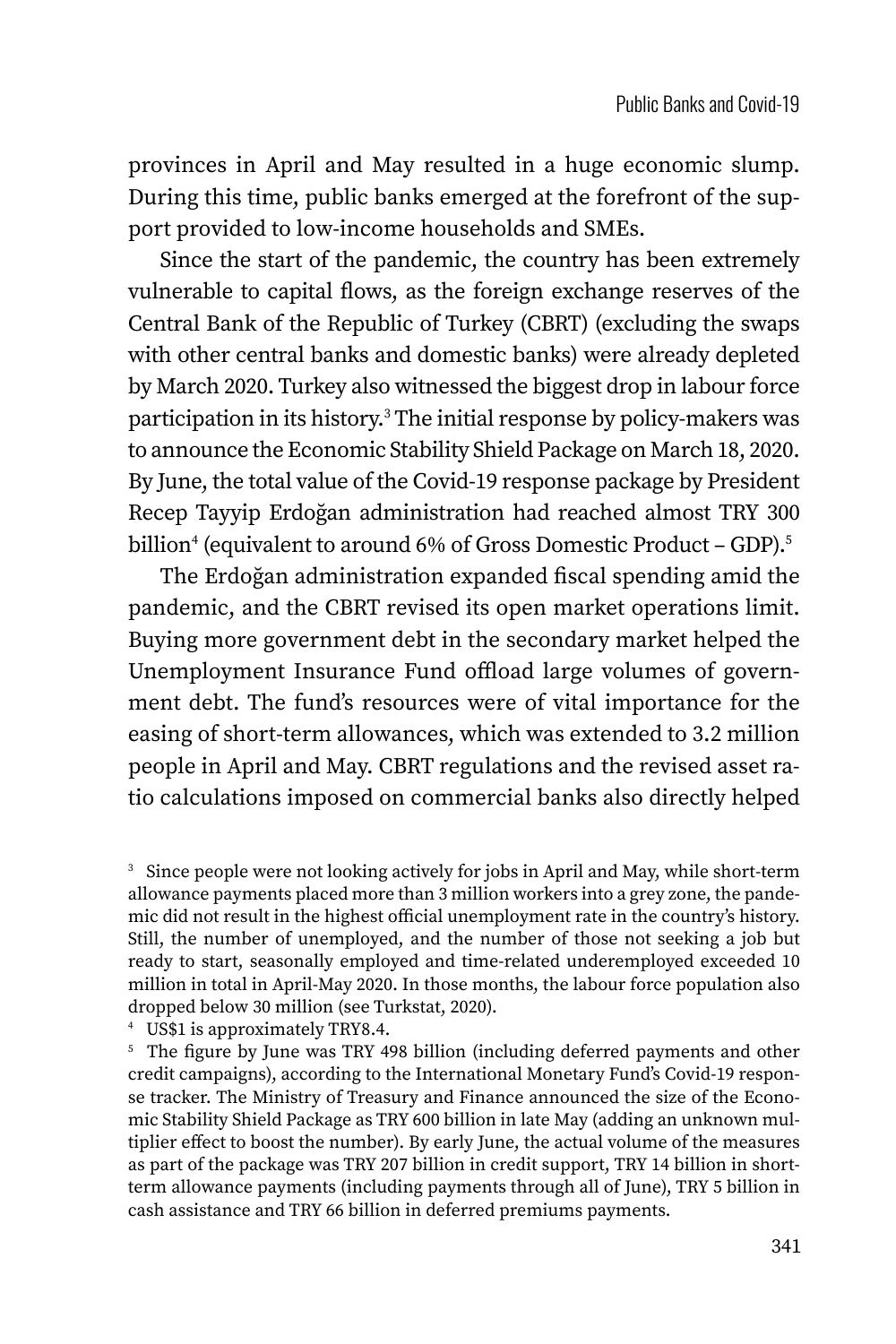the Treasury set new records of domestic borrowing. Monetary and fiscal expansion during the slump, particularly amid the backdrop of capital outflows, put additional pressure on the Turkish Lira. Similar to practices during the 2018-19 crisis, public banks were used to intervene in the currency markets. It was not possible to halt the currency's depreciation under such financial distress, but state managers could mobilize the public banks to slow down the speed of the fall, providing breathing room for Turkish corporations who had heavy foreign exchange debts.<sup>6</sup>

Erdoğan's administration provided additional cash assistance to low-income households. According to official figures, more than 5 million households received one-time cash support (TRY 1,000 per household, or US\$140 at the time). The insufficient cash assistance was topped up with supportive loans. These loans were provided by the biggest three public banks, Ziraat Bank, Halkbank, and VakifBank. From April 1, 2020, until the reopening of the economy in mid-June, almost 7 million individuals applied for basic needs credit (with limits up to TRY 10,000). The interest rates were less than half the market rate and required no payments in the first six months, helping people to avoid the initial impact of the crisis.

Apart from the 'basic needs credit', public banks extended cheap credit to 180,000 SMEs and 1.1 million shopkeepers. The dramatic rise in the credit volume in Turkey in April and May was achieved partly by the contributions of the Credit Guarantee Fund (CGF), through which the Turkish Treasury assumed part of the counterparty risk. The CGF-supported credit volume doubled during the pandemic and reached TRY 330 billion, the lion's share of which consisted of public bank credits to SMEs. The CGF was also used to provide surety for individual credits during the pandemic.

<sup>6</sup> There are no official figures on the scope and details of such intervention in the currency markets. The currency intervention by the Central Bank and the public banks from early 2019 to mid-2020 is estimated to have exceeded US\$100 billion (Reuters, 2020). The net foreign exchange position of public banks fell US\$8 billion from mid-March to early August 2020.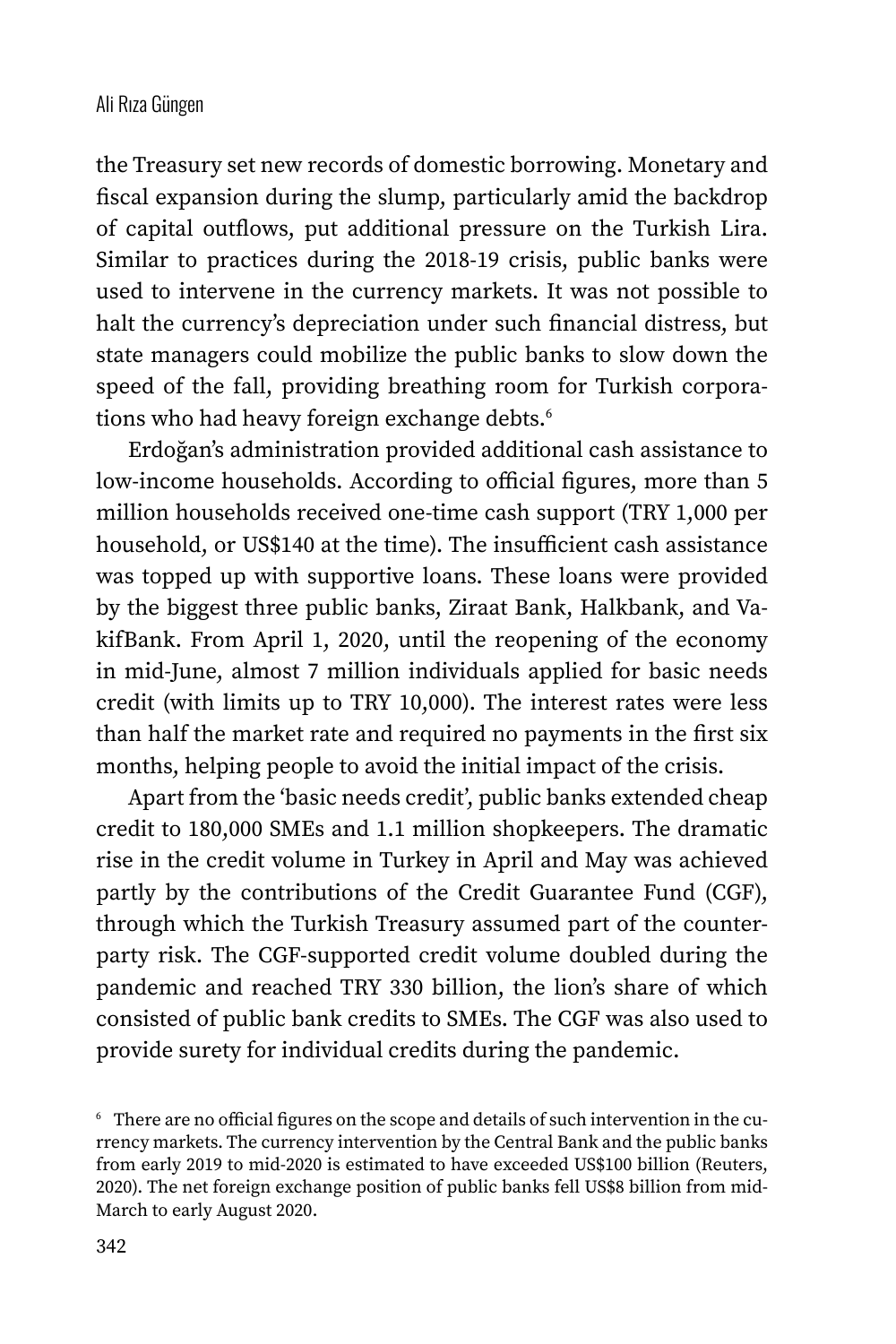| <b>Public Bank</b>                         | <b>Action</b>                                 | <b>Explanation</b>                                                               | <b>Volume</b>     |
|--------------------------------------------|-----------------------------------------------|----------------------------------------------------------------------------------|-------------------|
| Public<br>commercial<br>banks              | Basic needs credit                            | Cheap consumer credit for<br>low-income households                               | TRY 37 billion    |
| Public<br>commercial<br>banks              | Support for<br>shopkeepers                    | Cheap credit for<br>shopkeepers                                                  | TRY 25 billion    |
| Public<br>commercial<br>banks              | Credit for SMEs                               | Cheap credit for SMEs                                                            | TRY 145.6 billion |
| Public<br>commercial<br>banks              | New support<br>package                        | Stimulating consumption to<br>support tourism, automotive<br>and housing sectors | not known         |
| Public<br>commercial<br>banks              | 'Nefes' credits                               | Cheap credit for SMEs                                                            | not known         |
| Eximbank and<br>public commercial<br>banks | Rediscount credit                             | Support for FX earning<br>industries                                             | TRY 30 billion    |
| Eximbank                                   | Stock financing<br>support                    | Credit Guarantee Fund<br>supported loan for exporters                            | not known         |
| Halkbank                                   | Postponing loan<br>repayments for 6<br>months | Support to artisans and<br>shopkeepers                                           | not known         |
| Development<br>and Investment<br>Bank      | Investment credit                             | Support for new investment                                                       | TRY 20 billion    |
| Iller Bank                                 | Postponing loan<br>repayments for<br>3 months | Measure against declining<br>revenues of municipalities                          | not known         |

#### Table 16.3: *Summary of public bank actions during the Covid-19 pandemic (March 2020-July 2020)*

Source: Bank websites. Public commercial banks include Ziraat Bank, Halkbank and VakifBank. Halkbank postponed loan repayments initially for three months in March, then extended the period for another three months in July. Ziraat Bank and VakifBank provided credit restructuring opportunities for commercial credits, but the restructurings did not necessarily decrease payments or increase credit maturity.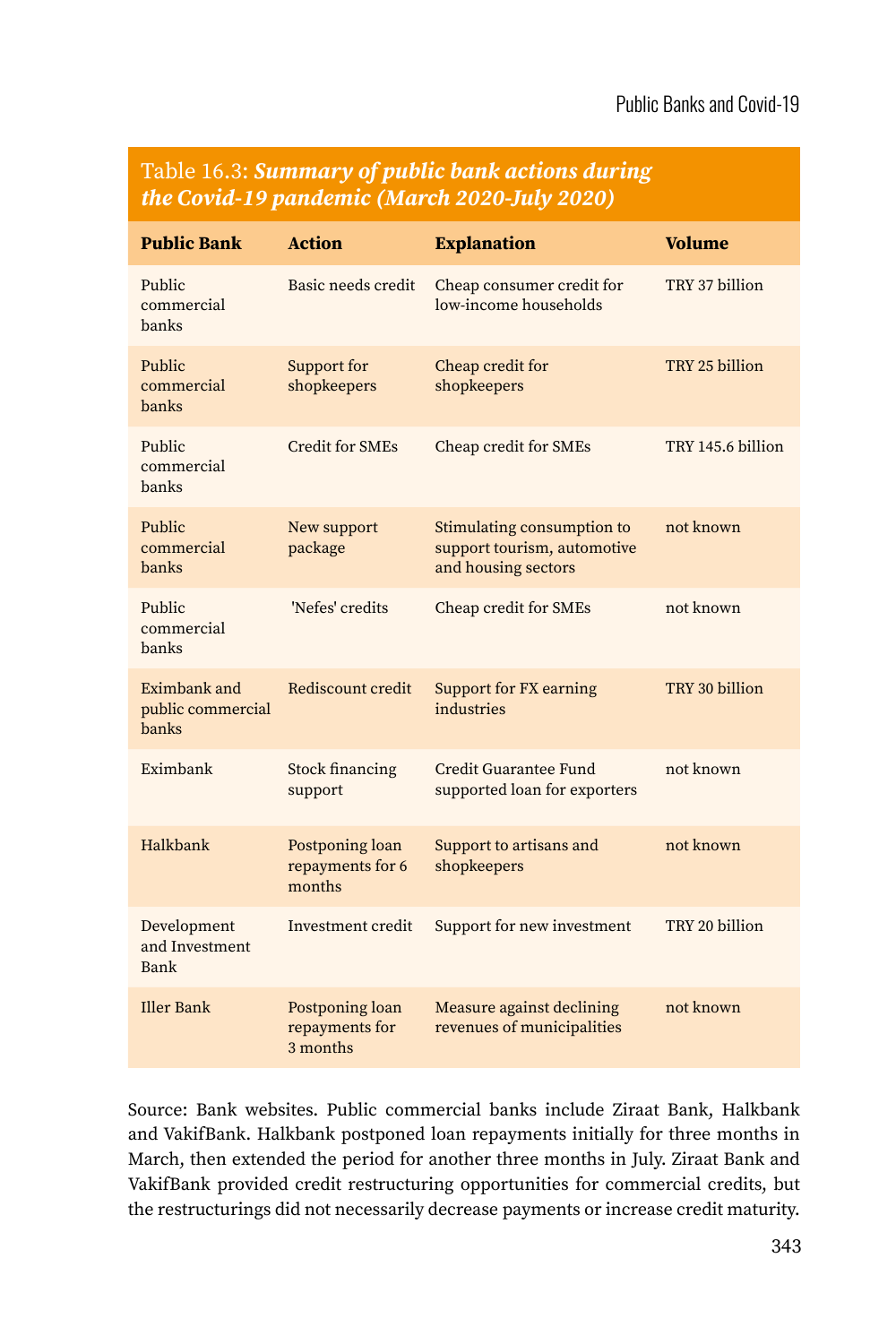Iller Bank is a specialist public banking institution that transfers funds allocated to municipalities from general budget revenues. As a result of the presidential decision to make capital injections to Iller Bank in 2019, Iller started to impose a deduction on the funds transferred to the municipalities. In late March 2020, this practice was suspended for three months, providing much-needed support to already declining municipal revenues. Iller Bank, however, did not postpone municipal loan repayments at first. Only after negotiations and a request from the Union of Municipalities of Turkey did Iller change its policy and postpone municipalities' loan repayments for three months (TRT Haber 2020). This support was critical in preventing municipal service disruptions. However, Iller did not subsequently increase municipal borrowing limits.

In June 2020, the Turkish public banks joined the 'Nefes Kredisi' campaign (which literally translates as "credit to take a breath"). This was initially launched by the Union of Chamber and Commodity Exchanges of Turkey and Denizbank (a private commercial bank). Turkish public banks have been instrumental in reopening the economy as policy-makers devised new retail loan campaigns on June 1 to stimulate the tourism, automotive and housing sectors. Framed as a 'New Support Package', these cheap credits mainly targeted household consumption. The package also included a specific loan for domestic small-scale producers that was supported by lower interest rates and required no repayments in the first six months.

On most occasions, the credit support to SMEs and households were provided via campaigns that included all three public commercial banks. A campaign or contribution to a programme related directly to public health has not occurred, since Turkish health authorities have preferred to paint a picture of success from the beginning of the pandemic. Still, public banks made generous contributions to the solidarity campaign launched by the Presidency. TRY 2.1 billion was amassed in the 'Biz Bize Yeteriz' solidarity campaign. The initiative was mainly a political manoeuvre to consolidate the AKP's electoral base. The CBRT donated TRY 100 million to the President's campaign;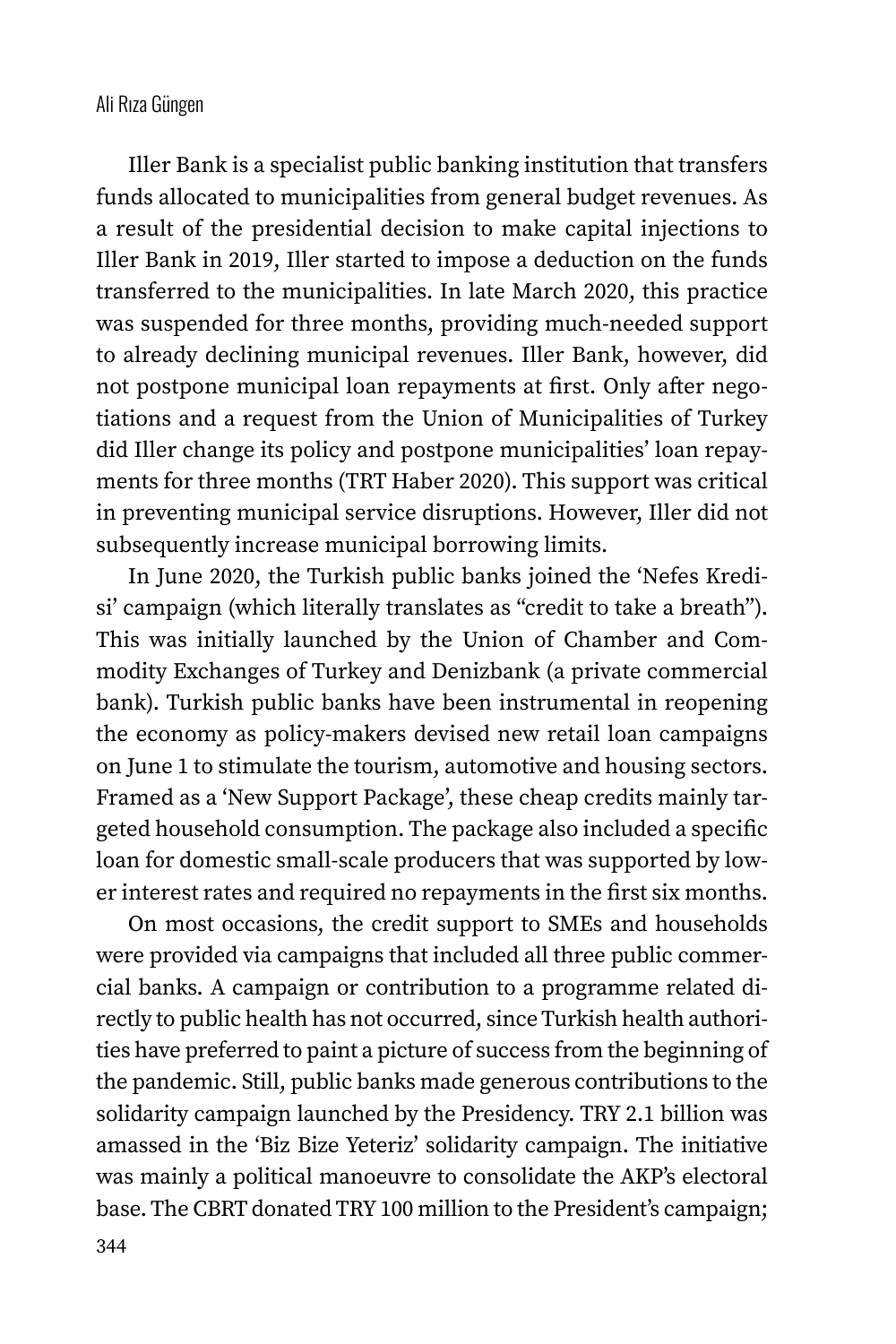Ziraat gave TRY 62.3 million, Halkbank TRY 56 million and VakifBank TRY 50 million. According to the campaign's website, these donations have been added to the budget for social transfers.

The major support for export-oriented firms and new investment during the pandemic has been via the CBRT's revised credit programme. The TRY 60 billion credit to be extended for FX-earning industries was allocated as rediscount credits on March 31, 2020. Two months later, one-third of the credit was converted to investment credits to be provided by the Development and Investment Bank, with the remaining rediscount credit to come mainly from Eximbank (a public export-import bank) and the public commercial banks (CBRT 2020).

Although it was a contravention of the CBRT's law, the provision of these investment credits was promoted as a response to the pandemic and a new boost to Turkey's sustainable development policies. Once again, it was a continuation of the previous crisis management experience. Authorities had previously designed special financing opportunities for sectors producing intermediary goods (reportedly to minimize the current account deficit), using public banks to give export-oriented firms long-term loans in 2019 at favourable rates.

The BRSA revised banking sector regulations in April 2020 (and once again in May 2020) to promote further lending. Public banks were already conforming with the new asset ratio calculations, since they boosted credit volume from the beginning of the pandemic onwards. As a result of these policies and public bank actions, Turkey experienced the biggest credit expansion in its history in spring 2020 (see Figure 16.1). The speed of credit expansion led by the public banks was most striking in May and June. The credit volume of public banks increased from TRY 800 billion to almost TRY 1.1 trillion from mid-March to mid-August. During this period, TRY credit volume of public banks increased by 37%, while the ratio of increase was 17% in the case of private banks and 22% in the case of foreign banks. The increases in credits of private and foreign banks would have been much lower had it not been for the BRSA regulations to push more lending.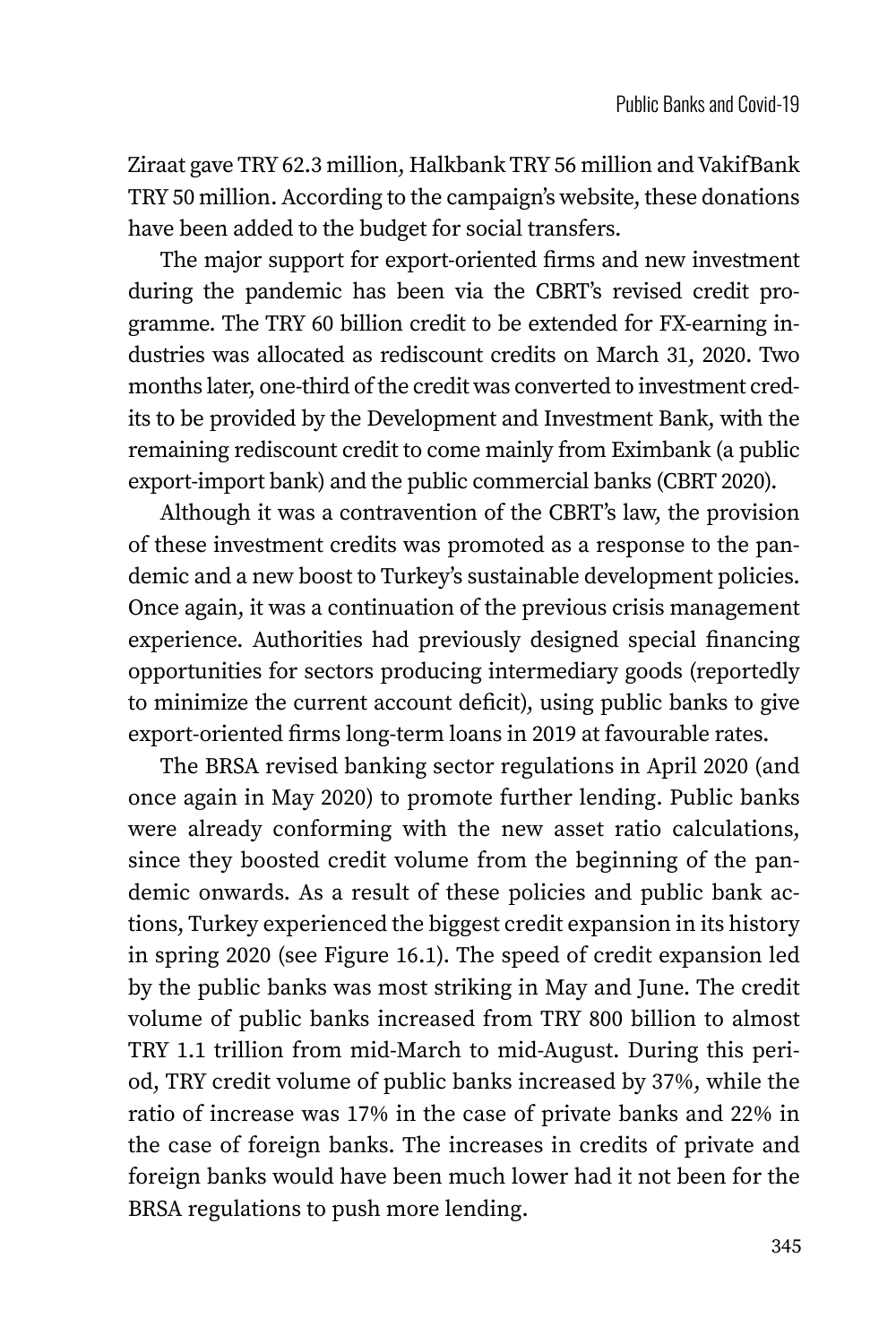



In short, the main response to the economic slump was to foster credit expansion – something that has partially mitigated the 2020 slump. However, the participation of public banks in credit campaigns did not foster cooperation with other public service providers.<sup>7</sup> The institutions at the forefront of the fight against the pandemic did not take loans from Turkey's public banks but applied to other

Source: BRSA (2018-2020).

<sup>7</sup> Having said this, we can expect an increase of cases in which public service providers and the public banks jointly apply multilateral financial institutions for not only responding medical emergencies but also supporting post-slump recovery. At the time of writing, the Development and Investment Bank, with the backing of the Ministry of Treasury and Finance, applied for a US\$300 million loan from the Asian Infrastructure Investment Bank's Covid-19 credit facility (Dünya 2020).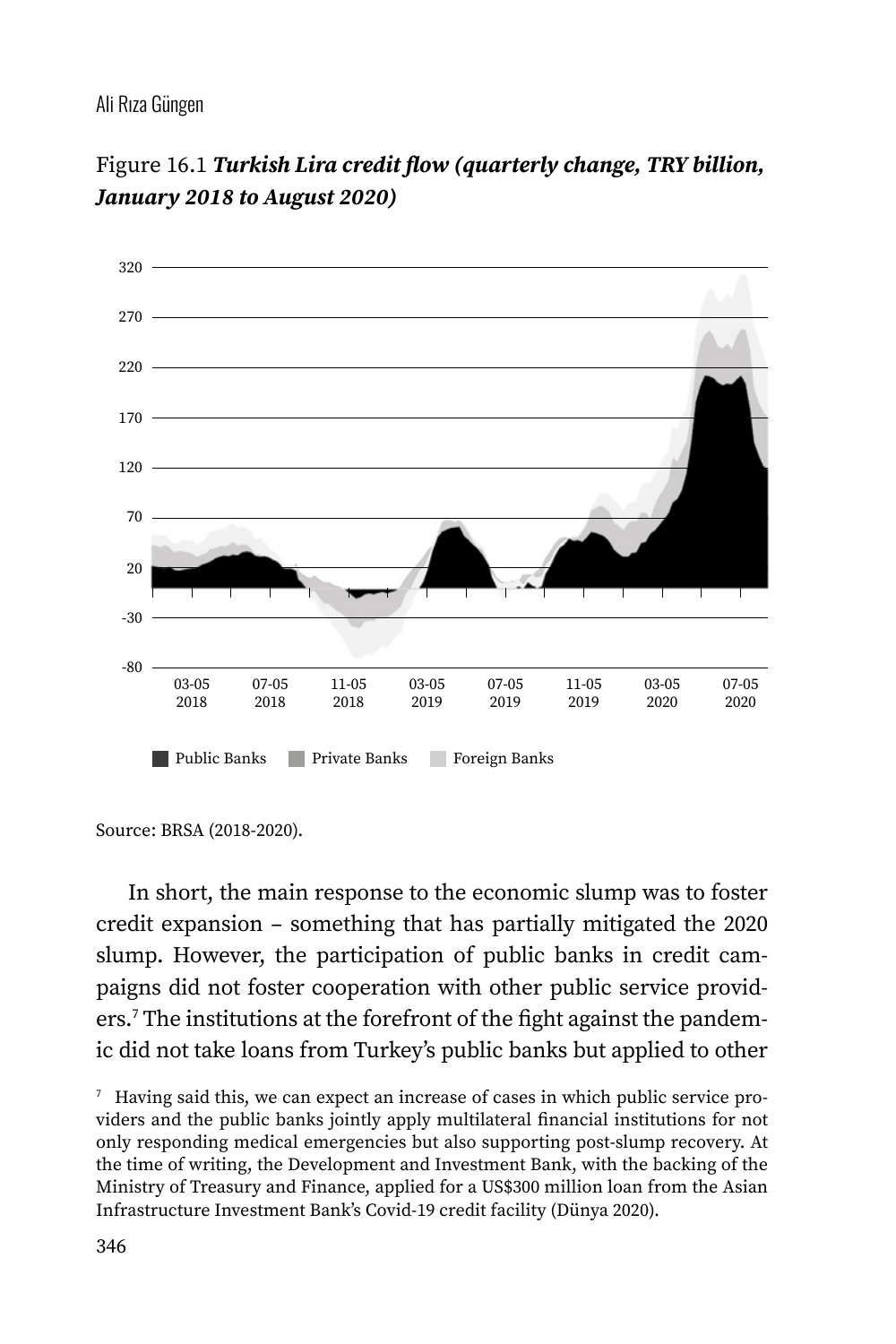facilities in the spring of 2020. For example, the Turkish Health Ministry preferred to apply for a €200 million loan from European Bank for Reconstruction and Development (EBRD) to build a pandemic hospital in Istanbul and to finance purchase of ventilators and ICU monitors, and other emergency medical equipment (EBRD 2020).

## CHALLENGES AND PROBLEMS

The Turkish economy suffered severe damage in the 2018-19 crisis. Only by using public banks did authorities manage to mitigate the impact of the crisis for large segments of society. They have resorted to a similar strategy during the Covid-19 pandemic. Despite the success in providing temporary support and alleviating the economic slump by helping low-income households and SMEs, this strategy has had its down sides.

Apart from a few exceptional years, Turkey's public banks have consistently outperformed private banks in the post-2001 period (Marois and Güngen 2019). This seems to have changed in recent years. In both 2018 and 2019, the return on asset ratios of public banks (1.2% and 0.7%, respectively) remained significantly below the sectoral average (1.5% and 1.3%, respectively) (BAT 2019; BAT 2020). Turning public banks into cure-alls for Turkey's financial woes not only damaged their performance but also created new controversies. For example, public banks breached their legal limit of open foreign exchange position in July 2020. This stems from the recurrent use of public financial resources during the pandemic to slow down the Turkish Lira's depreciation. State authorities also started to use public banks in July 2020 to help the Treasury borrow in US dollars from the domestic market at lower interest rates. This represents a further restraint on public bank actions, since their resources are increasingly being directed to avoid short-term currency fluctuations rather than addressing health challenges or supporting new investments.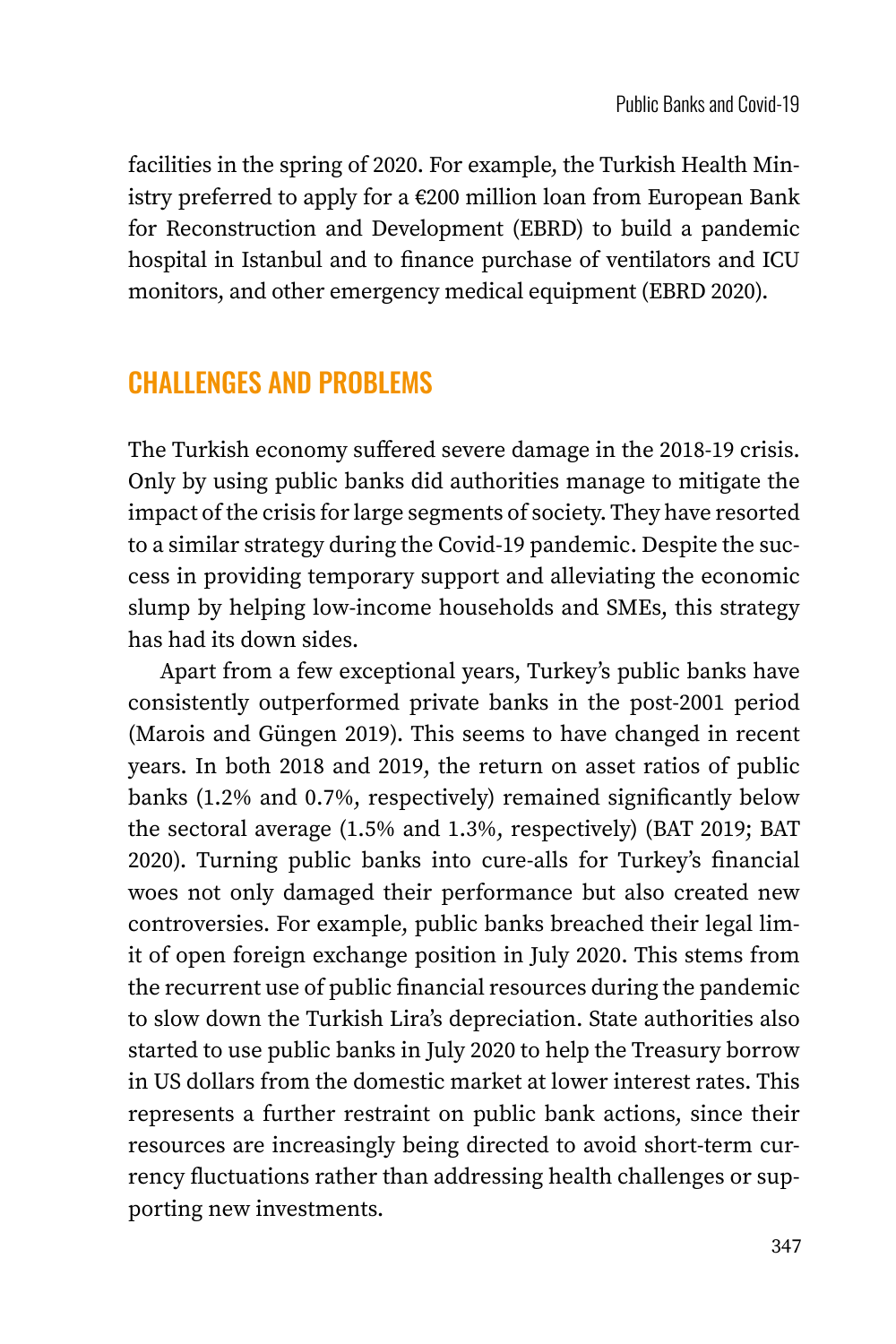The public banks' greatest problem therefore rests in the undemocratic and unaccountable way in which they are allowed to function. Although the retail loan campaigns and loans that support industrial activity prevented financial distress for some households and SMEs, the risks assumed by public banks cannot be traced easily and discussed openly. The financial muscle possessed by these public institutions could have been used better to provide equity-centred responses. The basic needs credit, for example, opened the doors of the financial system to Turkey's low-income and informal labourers. Nevertheless, this was a sort of financial inclusion based on growing indebtedness despite the lower-than-market interest rates of the loans. In addition, the postponement of loan repayments and credit support to low-income households provide only a temporary solution. Although presented as elements of success in the fight against the Covid-19 pandemic, the financial support for Turkey's labouring classes has largely remained minuscule in comparison to relief packages in other countries. During the first five months of the pandemic, the capacity of the public banks has not been harnessed for equity-centred responses, but instead for state-sponsored credit expansion.

Both as a result of the 2018-19 economic crisis and the Covid-19 pandemic, public banks' non-performing loans have increased to historic proportions. This has not, however, resulted in immediate financial problems for the public banks, as the Treasury automatically compensates for the public banks' income losses each month. Nevertheless, the swelling losses led to dramatic increases in the amount of funds transferred: The income loss payments to public banks in March 2020 was three times as high as the payments of March 2019. The cash transfers from the Treasury jumped from TRY 1.9 billion (March-July 2019) to TRY 3.5 billion (March-July 2020), raising questions about the sustainability of the support provided by public banks to the economy in general.

The official owner of the public commercial banks, the Turkey Wealth Fund (TWF), injected TRY21 billion core capital in May into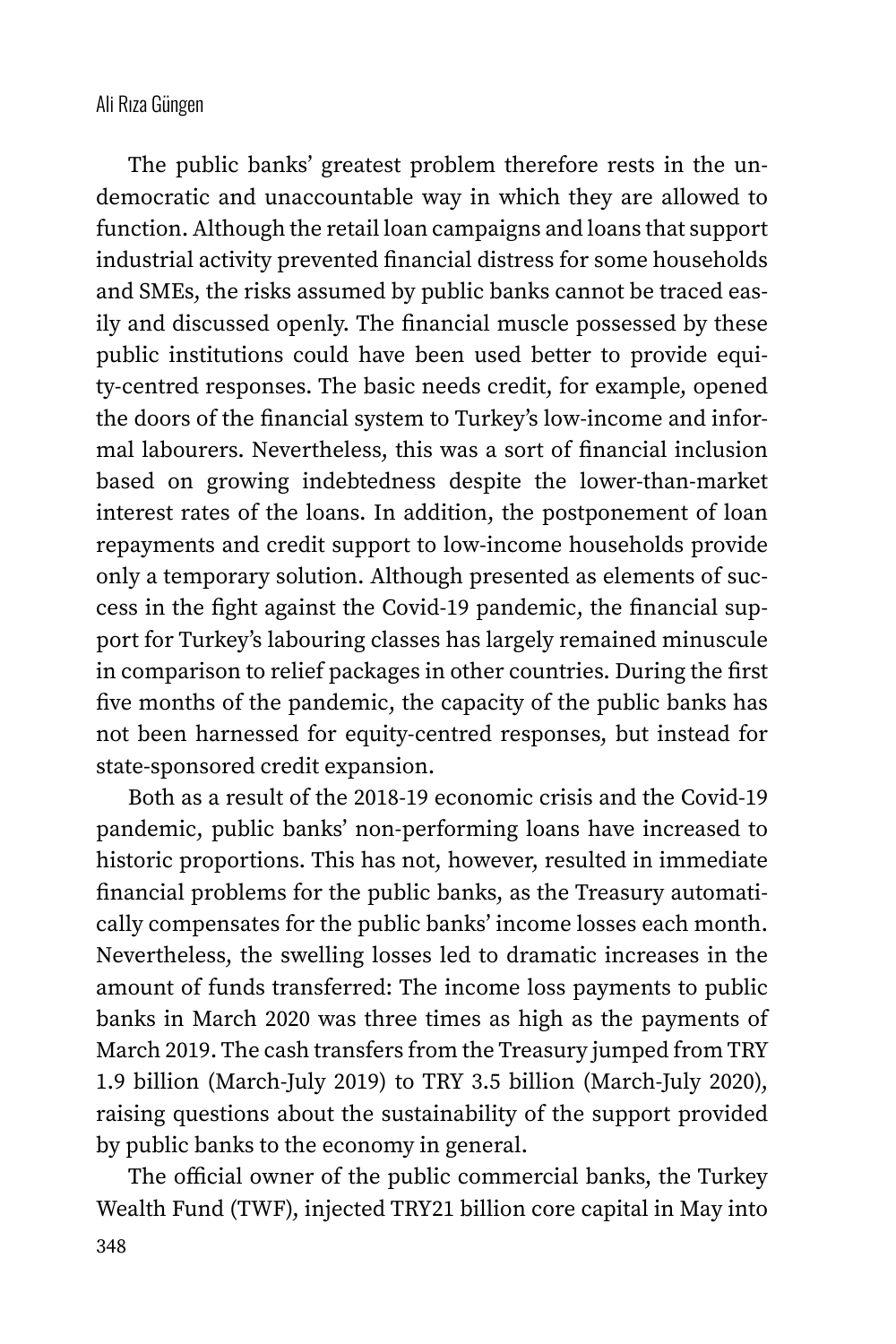them as previous loans and recurrent credit expansion was decreasing capital adequacy ratios. The TWF, whose capital injection helped it increase its ownership shares in Halkbank and VakifBank, declared this injection a part of its operations to support financial deepening and the prospective financialized use of Turkey's public banks. In that sense, the Covid-19 pandemic responses and the TWF's design may eventually lead to a further erosion in the social mandates of the public banks, barring a coordinated response by social forces. This might provide a new challenge to the credibility of public banks in the post-pandemic environment.

## **CONCLUSION**

During the Turkish economy's drift into new economic troubles after 2013, the political initiatives of AKP Governments have further chipped away at the historic social mandates of the country's public banks. While funding for huge infrastructure projects boosted economic performance, the achievement of high rates of GDP growth was eventually dependent on the tempo of capital inflows. After the coup attempt of 2016, and particularly during the 2018-19 crisis, AKP Governments (and from 2018 onwards, Erdoğan's presidential administration) committed themselves to bailing out indebted SMEs and kick-starting credit expansion. The makeshift arrangements did not increase the export capacity of Turkish firms or generate further employment, let alone reduce social inequality.

The uses of public banks during the first five months of the Covid-19 pandemic (early March to early August in the Turkish context) have not addressed health challenges. They also have not involved projects focusing on environmental and social issues. That said, we can speak of multiple uses of public banks in both the 2018-19 economic crisis and the 2020 economic slump. By using the public banks, the Erdoğan administration has attempted to stabilize the TRY, provide cheap credits (for both households and distressed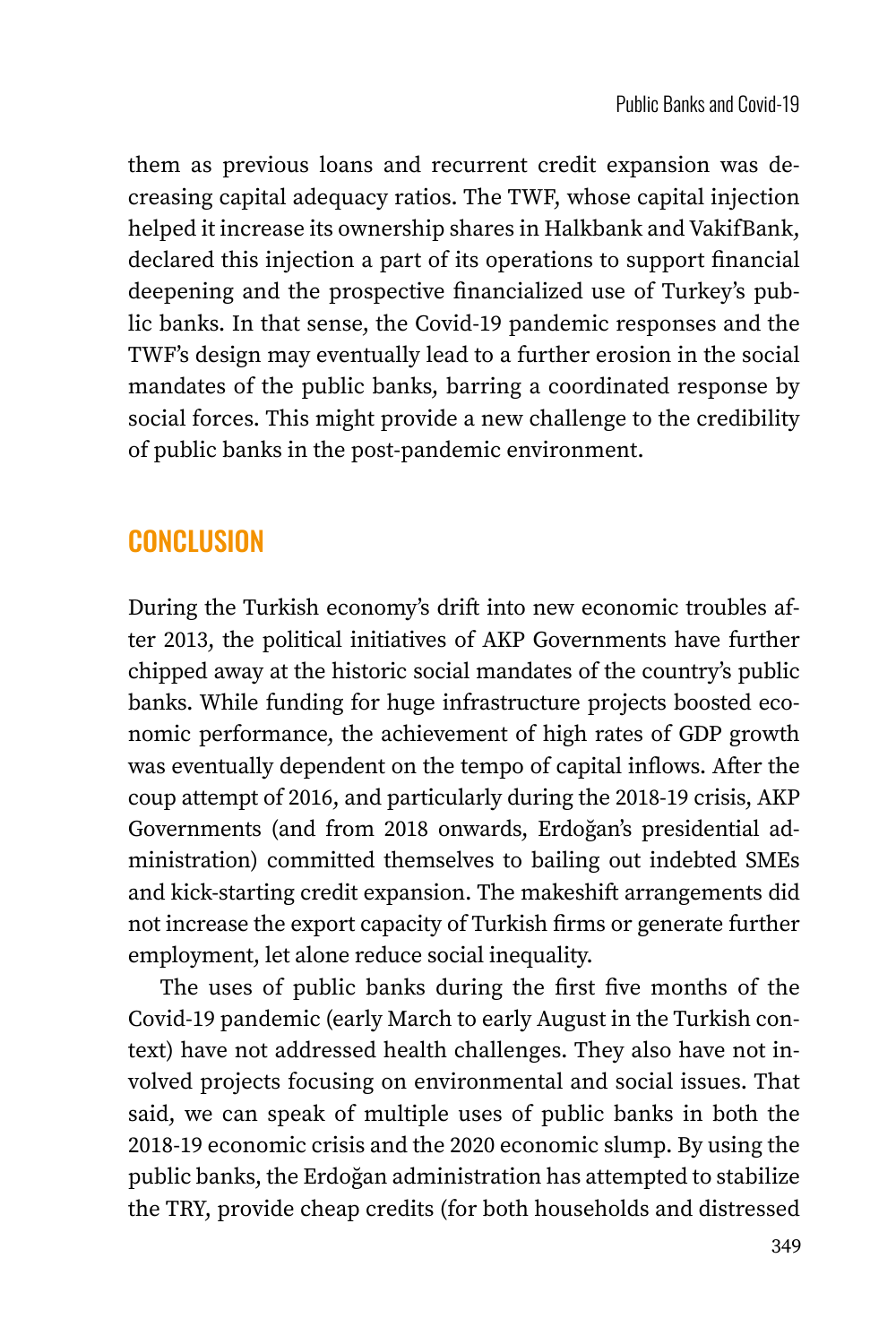SMEs) and enhance a reportedly new developmental framework (to boost the competitiveness of the economy). The coming years will show whether the simultaneous pursuit of these goals and focus on repeatedly restarting credit expansion works as a strategy. It is still too soon to tell.

In the absence of a collective political will to reclaim Turkey's public banks, the social content defining the performance of these institutions has been shaped to a great extent by a combination of the AKP's political projects and economic survival attempts, as well as by structural global financial conditions. Echoing the AKP Governments' actions during previous crises, the Erdoğan administration succeeded in re-imposing financial discipline through new credit campaigns spearheaded by public banks and mitigating the negative social impacts of the 2020 slump at the same time.

In Turkey, the social content of public banking amid the AKP's economic policies pushed these financial institutions evermore towards responding to the credit needs of various social segments. However, it was this same push that allowed policy-makers to use public banks to nurture political alliances crosscutting various social segments. It was also this social and political environment that prevented the use of public banks' capacity to address more challenging issues such as environmental degradation and social inequality. The Covid-19 pandemic has highlighted this limitation in Turkey, as well as the effective use of public banks to offer temporary economic relief. A pro-public and democratic turn to public banking is required to turn this deteriorating situation around.

Current uses of Turkey's public banks provide no space for transparency and accountability mechanisms. The way public banks have been used in Turkey in recent years attempts to revitalize economic activity by offering cheap loans. The crisis atmosphere in which these institutions have operated in recent years makes it even more challenging to propose alternative and progressive uses for these institutions. However, public bank actions in Turkey during the Covid-19 pandemic showed the importance of democratizing public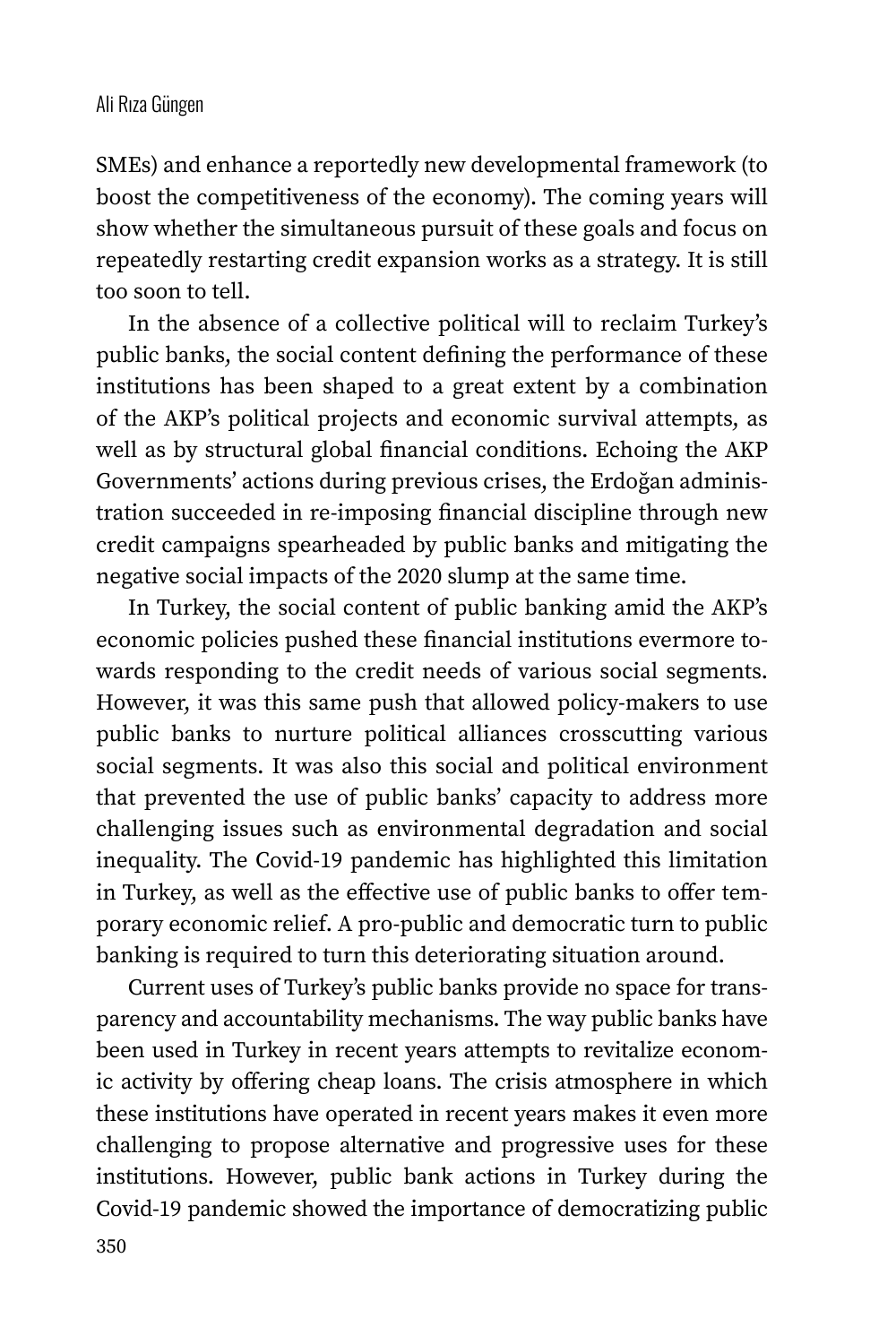banks' social content. There is an urgent need to reclaim public financial institutions, in a way that subordinates them to democratic decision-making and serves public interests. Their financial capacity should not only provide temporary relief to large social segments but should also be used for providing equity-centred responses during public health crises and economic turbulence.

## **REFERENCES**

- Akçay, Ü. and Güngen, A. R. 2019. "The making of Turkey's 2018-2019 economic crisis". *Berlin School of Economics and Law, Institute for International Political Economy Working Paper*, 120/2019.
- BankFocus Database. 2020. *Bank Reports* (*Ziraat Bank, Halkbank and Vakif-Bank*) (accessed August 19, 2020).
- Banking Regulation and Supervision Agency (BRSA). 2018-2020. "Weekly Bulletins", *BRSA website*. <https://www.bddk.org.tr/bultenhaftalik> (accessed August 17, 2020).

Banks Association of Turkey (BAT). 2019. *Bankalarımız 2018*. Istanbul: TBB.

Banks Association of Turkey (BAT). 2020. *Bankalarımız 2019*. Istanbul: TBB.

Central Bank of the Republic of Turkey (CBRT). 2019. *Finansal İstikrar Raporu*, *Kasım 2019*. Ankara: TCMB.

- Central Bank of the Republic of Turkey (CBRT). 2020. "Yatırım Taahhütlü Avans Kredisi Kullandırılmasına İlişkin Basın Duyurusu" (June 5, 2020). <https://tinyurl.com/y3xcjalf> (accessed August 17, 2020).
- Dünya. 2020. "TKYB'den işletmelere 300 milyon dolarlık destek". [https://](https://www.dunya.com/finans/haberler/tkybden-isletmelere-300-milyon-dolarlik-destek-haberi-478244) [www.dunya.com/finans/haberler/tkybden-isletmelere-300-milyon-dol](https://www.dunya.com/finans/haberler/tkybden-isletmelere-300-milyon-dolarlik-destek-haberi-478244)[arlik-destek-haberi-478244](https://www.dunya.com/finans/haberler/tkybden-isletmelere-300-milyon-dolarlik-destek-haberi-478244) (accessed August 17, 2020).
- European Bank for Reconstruction and Development (EBRD). 2020. "Turkey's Medical Emergency Response". [https://www.ebrd.com/work-with](https://www.ebrd.com/work-with-us/projects/psd/52199.html)[us/projects/psd/52199.html](https://www.ebrd.com/work-with-us/projects/psd/52199.html) (accessed August 20, 2020).
- Güngen, A. R. 2020. "Turkey's financial slide: discipline by credit in the last decade of the AKP's rule", In Bedirhanoğlu, P, Dölek, Ç., Hülagü, F. and Kaygusuz, Ö. (Eds.) *Turkey's New State in the Making: Transformations in*